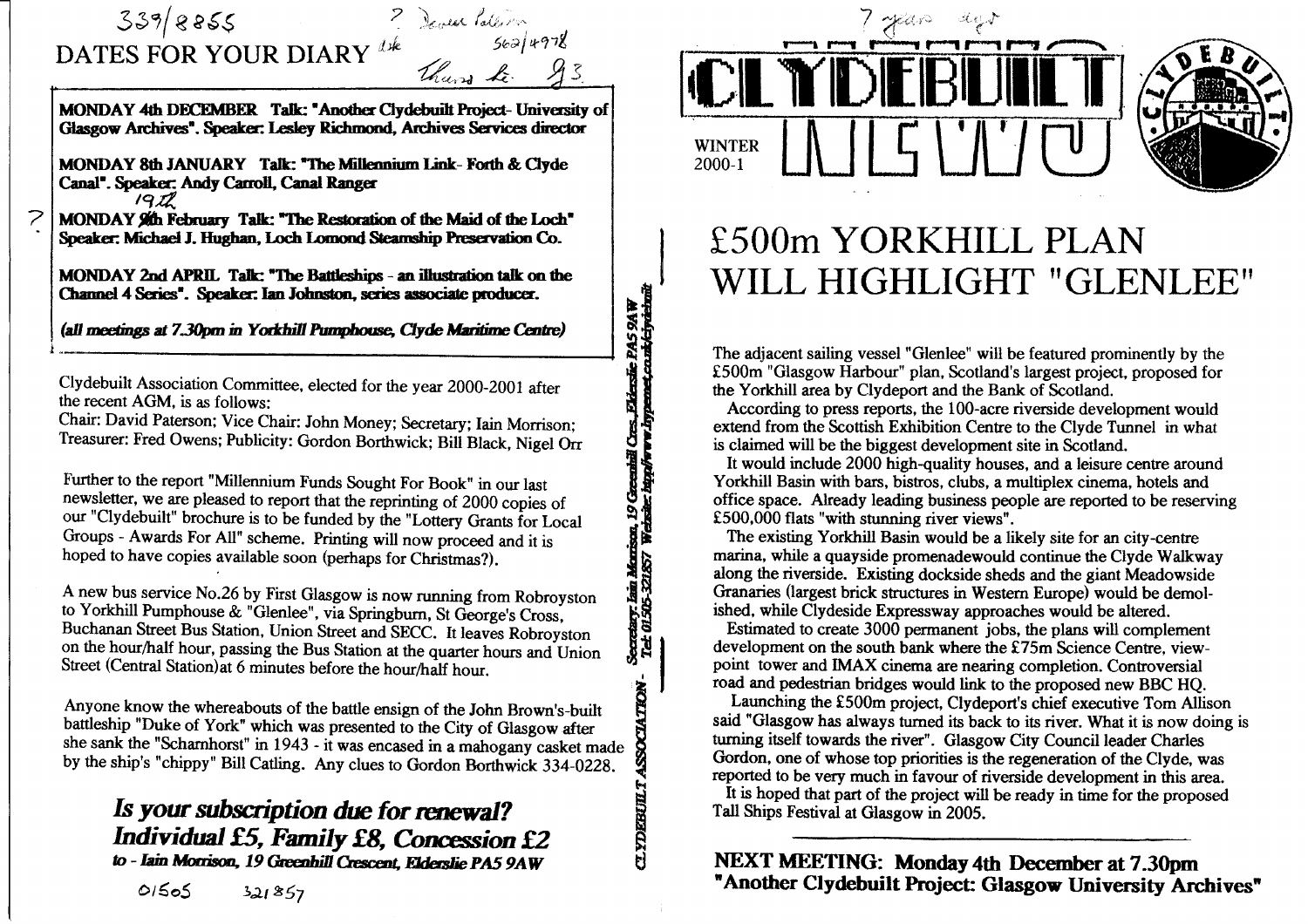# *Chair's Cbat*

**It is now over a year since the Tall Ship at Glasgow Harbour ("Glenlee", to you) opened to the public. A lot of water has gone under the bridge since. A step** change in our approach has been necessary, from thinking only "restoration" **to running a business in a very difficult maricet.** 

It has been a very hard year, keeping the whole project viable. At times I **wondered, has it aU been wortihwhile, as money matters and visitor rates domin ated agendas month after month. I know personally I had to keep reminding** myself that the means would justify the end. Certainly, without the help of the **City Council we would definitely not be where we are today.** 

 **Nevertheless I hope I am not being over optimistic but maybe, just maybe,** there is now some light at the end of the tunnel. I say that as most of the **different sections that make up the Tall Slip project look as if they are about to take effect - that is the functions and cataing held aboard ship, the school visits, visitor attraction and cultural events. Also, once the new exhibitions and displays are in place by next Spring, following the HLF and ERDF grants, the visitor numbers should increase further.** 

 **But the role of voluntears remains a crucial aspect of visitor attraction. Their significant contribution is invaluable, in completing the fitting-out of the ship's galley and renovation of various pieces of machinery so that they can be put on public display. Now volunteers are starting work on the ship's engine-room,** and therefore creating further access areas for visitors and more interesting material on display.

I cannot stress enough the importance of the work by volunteers. The project **will not survive without their help. Basically there is not the money nor grants available to carry out many of the jobs required at the ship.** 

 **So, if you have some time on your handis, contact Bob Layden at the ship (tel: 0141-639 3281), and let's hope that next year that light at the end of the tunnel gets brighter.** 

**Have a good Christmas and a happy New Year!** 

### **DAVID PATERSON, CHAIR**

### **Dear Davi**

#### **d READER'S LETTER**

Whilst it is still possible for many of our young folk to learn a trade, there are gaps - where does one **go to leam wood-carving, traditional iqihotory (not foam packaging!) cr antiqfue restoration, or gikling? A wedc ago, I came across a woodcarving gouge - tfie name stamped on the handle was that of my** great, great grandfather - I resharpened it and used it. But who do we pass these skills onto? One would have to travel far to find such carving skills on offer in our further education colleges. And if carving is *n* not available as an interest in our Secondary School TechnicalDepartments, have Art Departments **exhibited an interest in lifting the baton? Understandably our F/E colleges are creating more and more classes in the new technologies, but manual skills are beccsning two-fi^^red dextaity on a keyboard.** 

 **is sad to read** *tx* **small aik at ttie back of a woodwoiks magazitffi and occaskxially come across** "Bereavement Sale" - and realise that another carpenter's toolchest is being sold off rather than kept in **fte family by a young man W**1**K> has watched and teamed ftnn Grandpa. I dont know die answer - we're** reduced to ten-minute interludes on television as "Trade Secrets". I'm going out to sit on my own in the **woodshed!** 



She was laid down in Fairfields yard in Glasgow at the end of 1941. In February, 1943, as she neared completion, an advance party of officers and key senior ratings joined the ship at the builder's yard. Our Navigator, Lieutenant Arthur Ayers RNVR, referred to from now on as 'the Pilot', remembers arriving at the yard on a cold February day. He describes the scene that met his eyes on 15 February, 1943, in filthy Scottish weather:

 'As she lay there, all I saw was a mass of black plates, red lead and rust alongside the dock wall and it was there that I met the advance party from *Stork* which had just arrived. The first man that I saw was Chief Engine Room Artificer Eddie Freestone who seemed very unhappy about taking over the ship at five days' notice, but he managed.'

An all-night journey in an overcrowded and unheated train, sitting on a suitcase in the corridor, brought me to Glasgow. After a ride on the dirty and stuffy subway and an early morning tramp through the back streets, I finally reached the big main gates of Fairfields Yard.

 *Starling* had not yet been given a name: she was just Job Number SL 11701, lying somewhere amongst the apparent confusion of a very big and busy yard in the midst of the wartime rush. Picking my way along the slimy roads between the great sheds, surrounded and deafened by the clatter and hammering of the riveters, I made my way to the dock where the ship lay. To the right and left, through the doors of the buildings could be seen vistas of great machines and spinning driving belts. Down the congested tracks between the sheds, long unwieldy lorries with overhanging loads fought for right of way with railway trucks full of rusty iron plates. On the edges of the dock, cranes trundled to and fro hooting officiously.

 In the dock itself there was a confused jumble of stumpy naked masts sticking drunkenly out of grotesque top-heavy hulls. On board the half-built ships, piles of metalwork obscured the upper decks.

 The embryo of *Starling* lay amongst this heap of junk, tucked away behind the towering hull of a cruiser. A cold drizzle cast a gloomy spell over this depressing scene. The little that could be seen of the ship looked more decrepit than the oldest coal-burning tramp that ever belched smoke from one east coast port to another. The acrid smell of the red-hot rivets did nothing for my breakfastless stomach and my head throbbed from the

 $\overline{3}$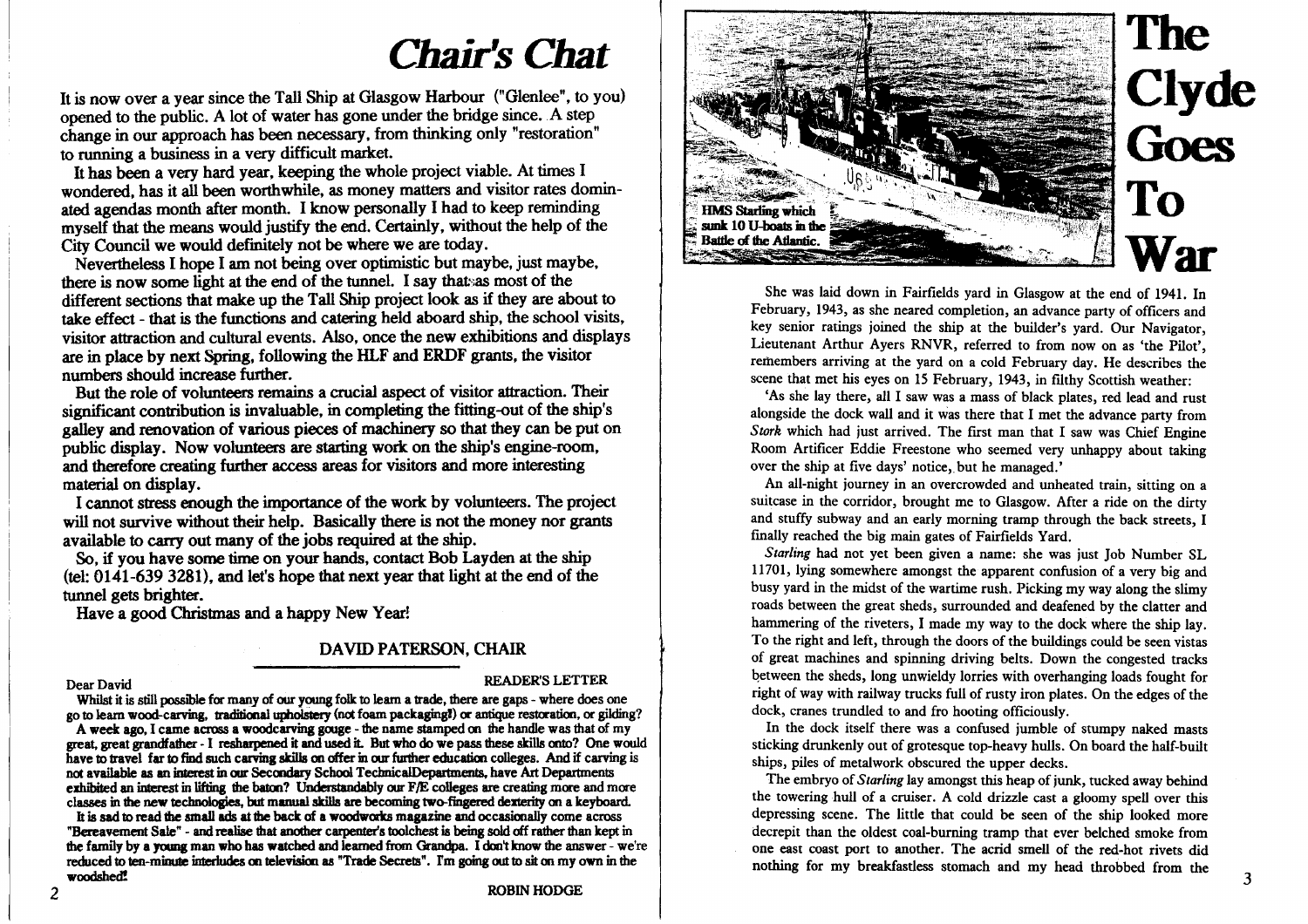remains of an unenviable hangover after a short few days leave in London.

 I went on board over the two planks that connected her with the dockside, and found my way on deck and into the passage way. The smell was even worse below: the air was cold, damp and foul, resounding with the clatter of hammers and the hiss of escaping compressed air. Ragged holes in the decks gave glimpses of machinery down in the bowels of the ship. Tangled knots of bare electric cables hung down from the deckheads. Men in cloth caps and overalls scurried backwards and forwards. In a compartment some shipyard workers whiled away their breakfast break playing cards on top of a packing case. It was quite clear that I wasn't welcome and I wandered back to look for the office, thoroughly deflated and dispirited by this first encounter.

 There was so much to be learnt in so little time before the ship went to sea: the operation and the layout of the complex multi-position telephone systems, the damage control systems, the boat-hoisting arrangements, the Asdic system, the gunnery system, the depth-charge and ammunition supply systems were just a few of the things that had to be mastered.

 The key rating of every department joined the ship to watch and learn about the installation of his own equipment. More officers appeared and some were sent away on last-minute courses to cover the latest drills and routines for operating their weaponry.

 The ship was, of course, uninhabitable, so we lived ashore in billets, flats or hotels. Days at sea on a draughty open bridge were replaced by hours in an office surrounded by piles of paper and the clatter of the typewriter. Instead of an unsympathetic able seaman pulling us from our bunks in the early hours of the morning with a bad weather report, our landladies shook us with cups of tea. For a week or two we enjoyed leisurely breakfasts and travel down to the Yard on the subway hidden behind newspapers, no longer bound by routine and unvaried discipline.

 Very quickly, the jumbled mass of girders and plates was riveted and welded into place, and the ship began to take shape. Leisurely breakfasts became less and less common as the days of preliminary trials began. Stores had to be brought on board and mustered; soggy sandwiches replaced proper meals and very soon we realized with a shock that the great day of commissioning was only two weeks away.

The last days before the final inspection by the Admiral Superintending Contract Built Ships were scenes of terrific activity in the Yard. Ship's Officers had now prepared the Watch Bills and each man's watch card which would tell him his part of the ship, his mess, where to sling his hammock, his locker, his Action Station and all the other details which would regulate his life for the coming months.

On the night before the inspection the last air pressure hoses and heaps of tools were taken ashore. The ship was almost complete structurally but still looked like a wreck recently brought up from the ocean bed.

 As the last workmen left the ship a great armada of Glasgow buses drew up alongside and discharged an army of cleaning ladies, complete with the tools of their trade, and, just behind them, the painters. They worked all



through the night in relays and when the morning came they had completed a magical transformation from a jumble of iron into a ship that looked as if she might one day be good enough to enter the Royal Navy.

 But this was a very special ship, to be commanded by this man Captain Walker, who already had quite a reputation and a couple of DSOs. To him the ship was always to be 'My Gallant *Starling'.* 

 After this day the ship would cease to be a lifeless hulk resounding with the noise of riveting and welding, and would become a throbbing man-of-war, humming with machinery and alive with the talk, laughter and complaints of many men. This was the day when two hundred men shifted house at the same time and met the friends (and enemies) with whom they would live for months in the closest proximity and under the most exacting conditions.

The ship, its upper works still glimmering in its fresh paint, rapidly took on a new appearance as the first sailors came over the side. Bunches of men, staggering along with their bags on one shoulder and their hammocks on the other, followed the signposts down the narrow passageways, directed by harassed petty officers in their shirt sleeves. As the train disgorged more and more men to crowd down the gangways, it seemed impossible that any more could be crammed into such a small space; the mess decks, empty a few minutes before, lost their semblance of order and began to resemble an ant's nest in a treacle pot. Piles of kit bags littered the decks. Down below, the great competition for the best place to sling a hammock was in full swing. In the middle of this mêlée, others tried to find room to gulp down their first hot meal for twelve hours; an ex-policeman sweated gloomily alongside an ex-salesman as both tried to stow impossible quantities of badly folded gear into adjacent lockers while a cursing leading seaman climbed wearily over their suitcases.

In 1943, the proportion of regular naval ratings available for draft to any ship was small. Consequendy the first few weeks of most ships' working-up period were often nightmares. The new Hostilities Only ratings, recruited from all the cities, towns, villages, factories and schools of Britain, arrived in their ships to find that not only were they going to live in an entirely different environment, but they were also expected to understand a new vocabulary, full of complex terms for which their short basic training had not been long enough to prepare them. They were thrown into close proximity with scores of others from every walk of life, with whom they had